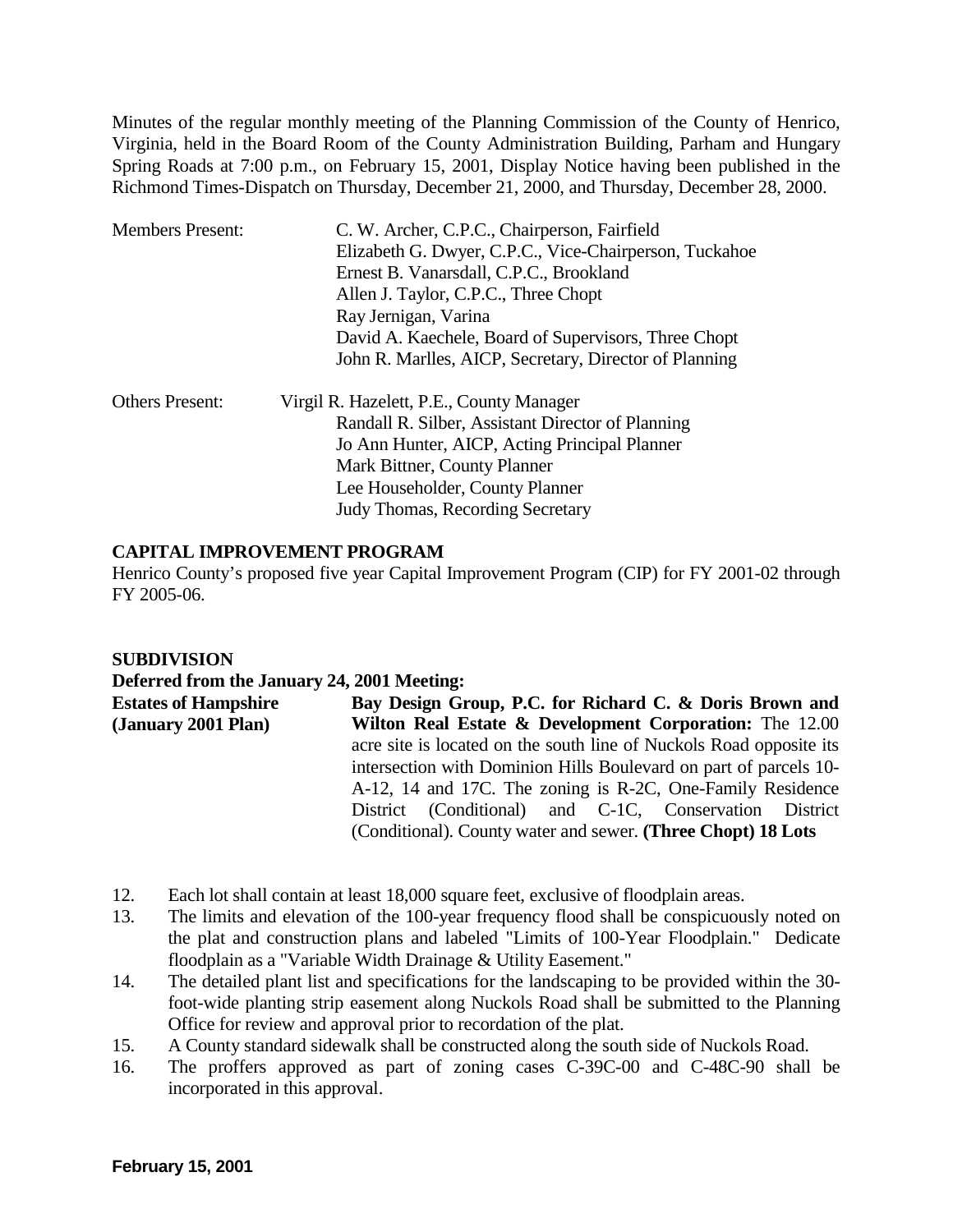- 17. Prior to final approval, a draft of the covenants and deed restrictions for the maintenance of the common area by a homeowners association shall be submitted to the Planning Office for review. Such covenants and restrictions shall be in form and substance satisfactory to the County Attorney and shall be recorded prior to recordation of the subdivision plat.
- 18. The developer shall provide signage, the wording and location as deemed appropriate by the Director of Public works, which addresses the possible future extension of any stub street.
- 19. Final approval shall not be granted for any portion of this subdivision until an overall plan for the entire subdivision showing all future sections has been granted conditional approval by the Planning Commission.

#### **SUBDIVISION Deferred from the January 24, 2001 Meeting: Hampshire (January 2001 Plan) Bay Design Group, P.C. for Dudley A. and May N. Brill, Kenneth V. & Nancy B. Amo, W. O. Jones, Jr., Barbara L. Smith, Gordan W. and B. L. Smith and Wilton Real Estate & Development Corporation:** The 35.10 acre site is located on the south line of Nuckols Road and the west line of Shady Grove Road on parcels 10-A-12, 13, 14, 14A, 14B, 15, 16, 17A and 17B. The zoning is R-2AC, One-Family Residence District (Conditional) and A-1, Agricultural District. County water and sewer. **(Three Chopt) 79 Lots**

- 12. The detailed plant list and specifications for the landscaping to be provided within the 30 foot-wide planting strip easement along Nuckols Road and Shady Grove Road shall be submitted to the Planning Office for review and approval prior to recordation of the plat.
- 13. A County standard sidewalk shall be constructed along the south side of Nuckols Road and the west side of Shady Grove Road.
- 14. The proffers approved as part of zoning cases C-39C-00 and C-71-C-00 shall be incorporated in this approval.
- 15. Prior to final approval, a draft of the covenants and deed restrictions for the maintenance of the common area by a homeowners association shall be submitted to the Planning Office for review. Such covenants and restrictions shall be in form and substance satisfactory to the County Attorney and shall be recorded prior to recordation of the subdivision plat.
- 16. The developer shall provide signage, the wording and location as deemed appropriate by the Director of Public works, which addresses the possible future extension of any stub street.
- 17. Final approval shall not be granted for any portion of this subdivision until an overall plan for the entire subdivision showing all future sections has been granted conditional approval by the Planning Commission.

**P-1-01 John G. Chip Dicks for Telecom Consulting Group, Inc.:** Request for a provisional use permit under Sections 24-95(a), 24-120, and 24-122.1 of Chapter 24 of the County Code in order to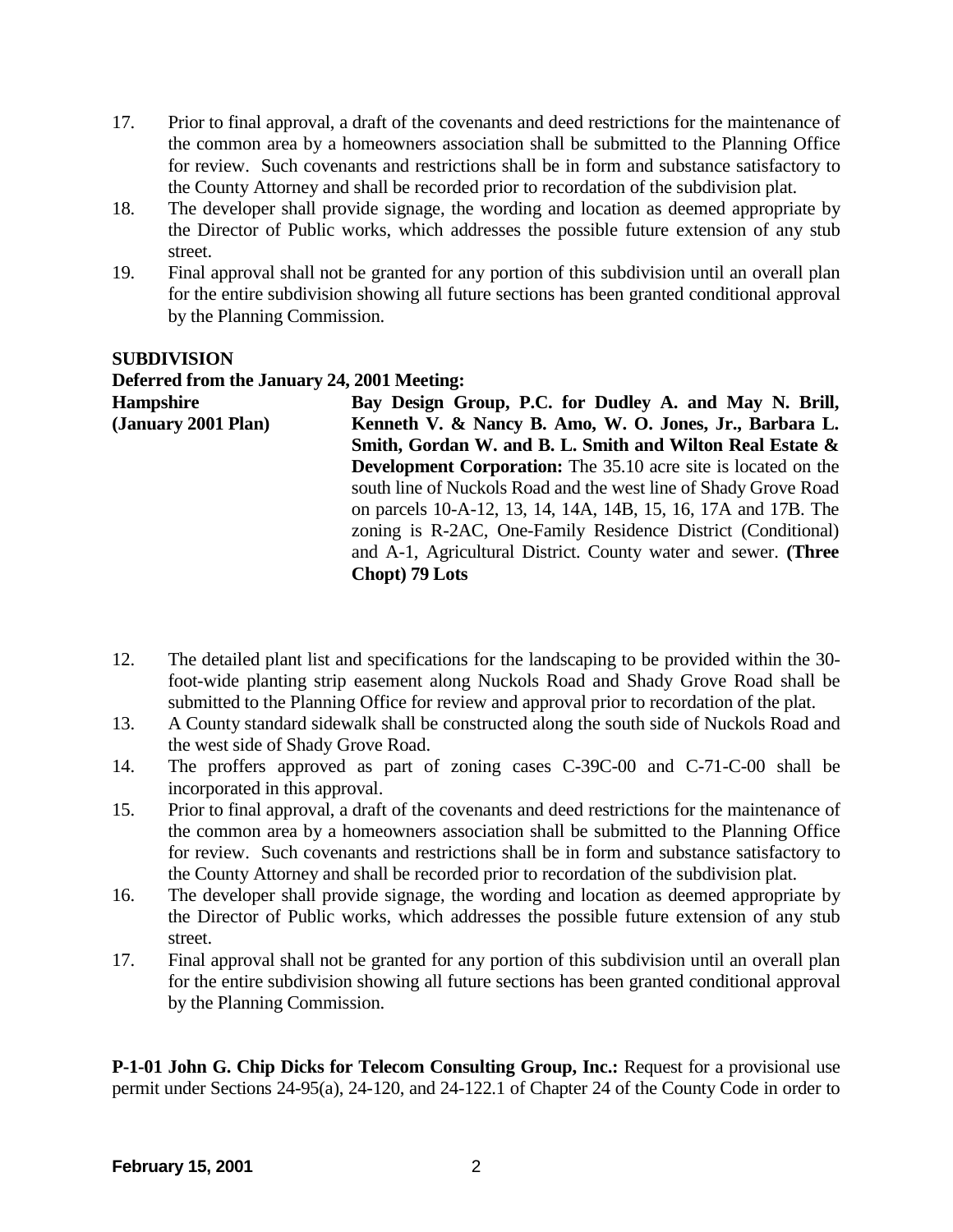construct a 250' lighted telecommunications tower and support facilities, on part of Parcel 205-A-44, containing 4,900 square feet, located at 6929 Monahan Road, on the east side of Monahan Road approximately 1,170 feet north of its intersection with Darbytown Road. The existing zoning is A-1 Agricultural District. The site is also in the Airport Safety Overlay District.

**C-10C-01 Glenn R. Moore for J & L Associates:** Request to conditionally rezone from R-4 One Family Residence District to B-3C Business District (Conditional), Parcels 81-11-E-13, 15 and 16, containing 0.55 acre, located on the east line of Fountain Avenue, approximately 120 feet south of Deep Run Avenue (West Broad Street Village). Expansion of an automobile dealership is proposed. The use will be controlled by zoning ordinance regulations and proffered conditions. The Land Use Plan recommends Urban Residential, 3.4 to 6.8 units net density per acre.

# **FAIRFIELD:**

**C-11C-01 James W. Theobald for Daniel Corporation:** Request to conditionally rezone from R-2 One Family Residence District, O-2C Office District (Conditional), O/SC Office/Service District (Conditional), and PMD Planned Industrial District to R-5C General Residence District (Conditional), O-2C Office District (Conditional), and M-1C Light Industrial District (Conditional), Parcels 53-A-69, 71, 74B, 75-79, 81-84, and 87, described as follows:

**C-12C-01 Charlene E. Elliott for Arbor Services, Inc.:** Request to conditionally rezone from A-1 Agricultural and C-1 Conservation Districts to O-2C Office District (Conditional), part of Parcel 74-A-14, described as follows:

# **Deferred from the December 7, 2000 Meeting:**

**P-12-00 Christopher King for Sprint PCS:** Request for a provisional use permit in accordance with Sections 24-95 (a) (3) and 24-122.1 of Chapter 24 of the County Code in order to construct and operate a 120 foot cellular communications tower and antenna, on part of Parcel 49-9- A-3B, (North Carolina Furniture Company) containing 1,258 square feet, located on the south side of West Broad Street (U. S. Route 250) approximately 250 feet east of its intersection with Pemberton Road. The site is zoned B-2C Business District (Conditional).

# **Deferred from the January 11, 2001 Meeting:**

**C-7C-01 Curtis D. Gordon for West End Developers, L.L.C.:** Request to conditionally rezone from A-1 Agricultural District to R-3C One Family Residence District (Conditional), Parcels 56-1-A-1 (Winngate Subdivision) and 56-A-4, described as follows:

Beginning at a point on the N. line of Church Road, said point being 200' west of the W. line extended of Abbey Lane; thence continuing along the N. line of Church Road N. 64° 49' 06" W., 368.46' to a point; thence leaving the N. line of Church Road N. 51° 35' 53" E., 998.47' to a point; thence N. 50° 14' 32" E., 167.43' to a point; thence S. 39° 07' 56" E., 202.98' to a point; thence S. 51° 35' 05" W., 855.36' to a point; thence S. 54° 48' 38" E., 50.80' to a point; thence S. 25° 11' 22" W., 191.76' to the point and place of beginning, containing 5.550 acres.

# **Deferred from the January 11, 2001 Meeting:**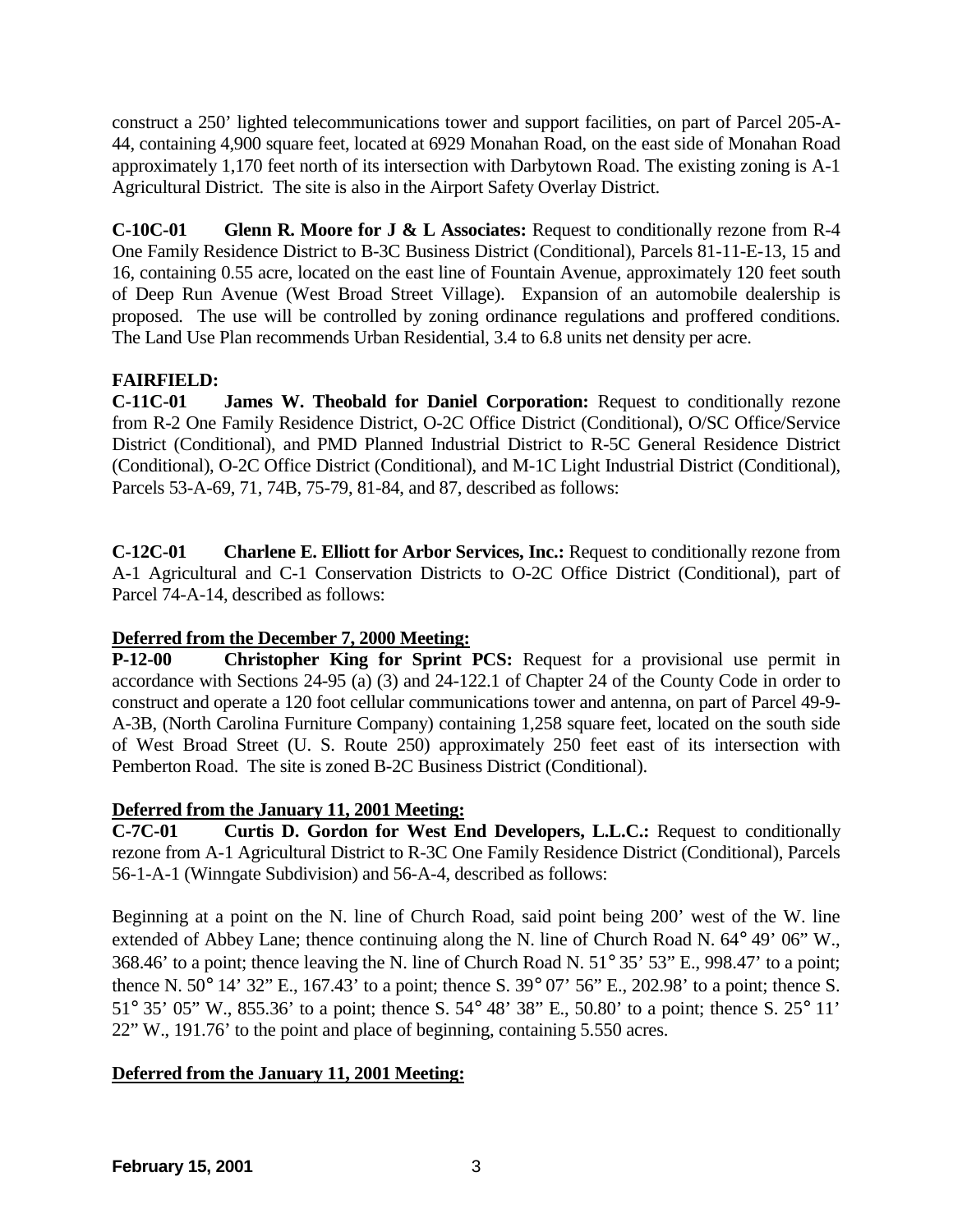**C-8C-01 Michael Tummillo:** Request to conditionally rezone from A-1 Agricultural District to R-3C One Family Residence District (Conditional), Parcel 56-A-13A, described as follows:

Commencing at a point where the W. line of Clary Preston Drive meets the N. line of Church Road; thence N. 83°08'07" W., 16.71' to a point being the point of beginning; thence N. 83°08' 07" W., 328.29' to a point; thence N. 07°13'00" E., 306.55' to a point; thence S. 83°01' 52" E., 345.00' to a point; thence S. 07°13'00" W., 282.44' to a point; thence along a curve to the right having a delta angle of 70°38'03", a radius of 25.00', a length of 30.82', a chord bearing of S. 42°32'02" W., and a chord distance of 28.91' to a point being the point of beginning, containing 2.423 acres or 105,453 square feet of land.

**C-13C-01 J. M. Zeigler for J. M. Zeigler, Inc.:** Request to amend proffered conditions accepted with rezoning case C-44C-93, on Parcels 35-4-A-3 and 4, containing approximately 32,696 square feet, located at the terminus of Glastonbury Drive approximately 340 feet from N. Gayton Road in the Sedgemoor Oaks Subdivision. The proposed amendment is to delete proffer #1 related to requirements of the R-3 District. The Land Use Plan recommends Suburban Residential 2, 2.4 to 3.4 units net density per acre, and Environmental Protection Area. The site is also in the West Broad Street Overlay District.

**C-14C-01 Jay M. Weinberg for William W. Johnson, Patsy Ann Heider, Erle P. Anderson and Forrest G. Urban:** Request to conditionally rezone from A-1 Agricultural District and R-2 One Family Residence District to R-5AC General Residence District (Conditional), part of Parcels 58-2-A-3A and 4B (Broad Acres Subdivision); and Parcels 58-3-E-6 through 11, 58-3-C-4 through 10, 58-3-D-1through 7, and 58-3-F-1 through 5 (Andover Hills Subdivision), described as follows:

Commencing at the SE. corner of Broad Street Road and Pemberton Road; thence along the S. line of Broad Street Road in a easterly direction 468.55' to a point; thence S. 26°20'46" W., for a distance of 1469.86' to a point on the S. line of Mayland Drive being the said "Point of Beginning"; thence S. 26°20'46" W., 409.63' to a point; thence N. 51°47'29" W., for a distance of 175.00' to a point; thence N. 26°20'46" E., for a distance of 396.18' to a point on the S. line of Proposed Mayland Drive; thence along the S. line of proposed Mayland Drive, in a southweasterly direction along a curve to the right having a radius of 1879.86', an arc length of 172.80' to the said "Point of Beginning", together with and subject to convenants, easements and restrictions of record, containing 1.6 acres.

# **TUCKAHOE:**

**C-15C-01 Andrew M. Conlin for Lucor:** Request to conditionally rezone from R-3 One Family Residence District to O-1C Office District (Conditional), B-1C and B-2C Business Districts (Conditional), Parcels 90-2-A-1 (Johnson Heights) and 90-A-19, 20 and 20A, described as follows:

**P-2-01** Andrew M. Conlin for Lucor: Request for a provisional use permit under Sections 24-58.2(c) and 24-122.1 of Chapter 24 of the County Code in order to allow a 15,000 square foot enclosed, air -conditioned three-bay auto service station on Part of Parcel 90-A-19, containing 0.431 acres, located on the south line of Quioccasin Road approximately 250 feet east of Pemberton Road.